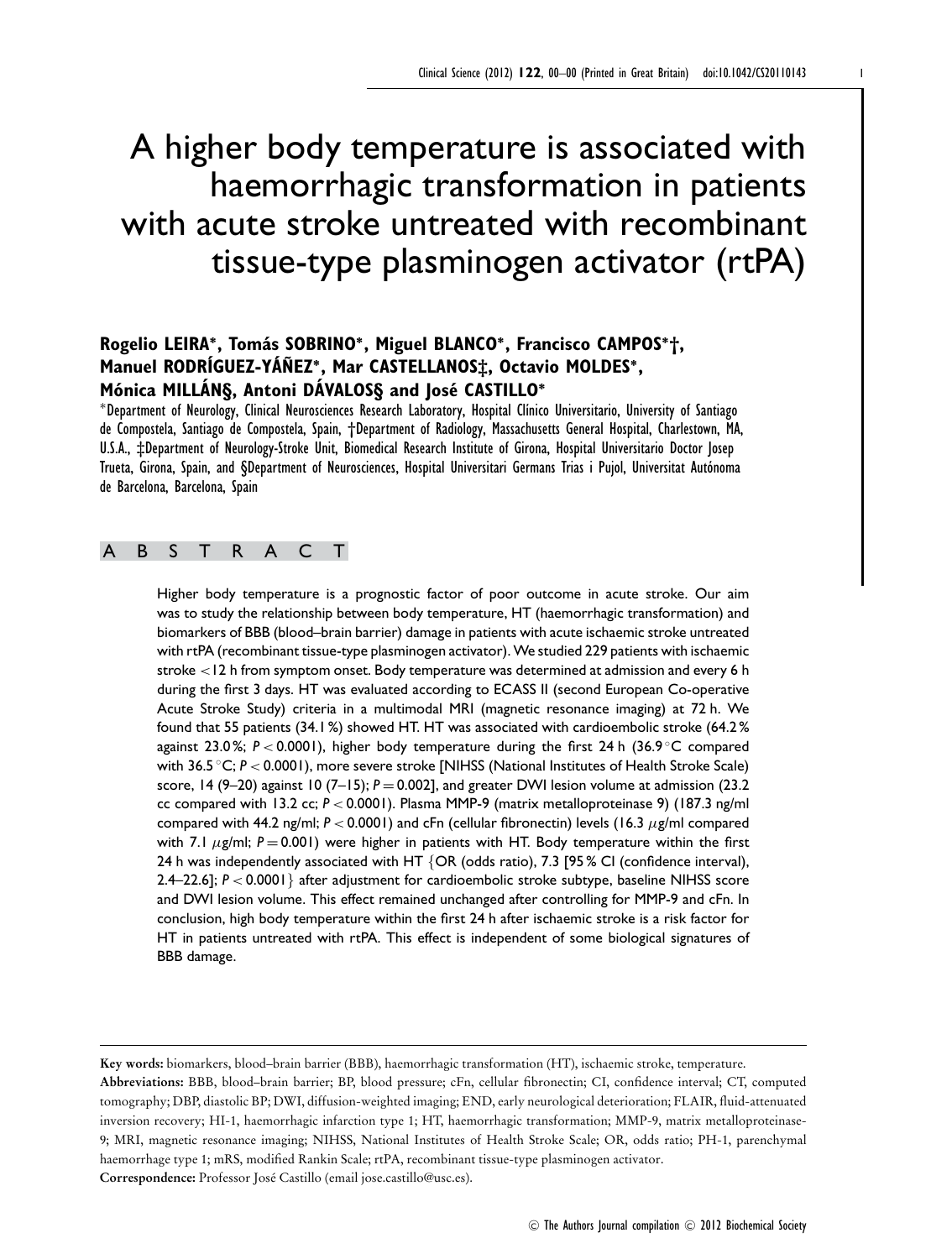### **INTRODUCTION**

The effect of pyrexia on cerebral ischaemia has been extensively studied in animal models. It has been shown that increased temperature after the ischaemic insult exacerbates the neuronal damage and worsens functional outcome [\[1–](#page-5-0)[4\]](#page-5-1), whereas induced hypothermia seems to be neuroprotective [\[5–](#page-5-2)[8\]](#page-5-3) especially when it is applied up to 1 h after focal permanent ischaemia [\[6\]](#page-5-4). Hypothermia limits ischaemic damage by decreasing metabolism, suppressing BBB (blood–brain barrier) breakdown [\[9\]](#page-5-5) and reducing inflammation [\[9\]](#page-5-5) as well as free radical formation [\[10\]](#page-5-6). In humans, most of studies suggest that pyrexia after stroke onset is associated with a marked increase in the morbidity and mortality [\[11–](#page-5-7)[18\]](#page-6-0).

The risk of HT (haemorrhagic transformation) after cerebral ischaemia is of great concern to the clinician. Delayed reperfusion can lead to negative effects such as the breakdown of BBB and the development of HT and oedema. Although it may develop as part of the natural evolution of ischaemic brain injury [\[19\]](#page-6-1), HT frequently occurs as a result of the use of anti-coagulants or thrombolytic therapy in the acute phase of stroke [\[20,](#page-6-2)21]. Factors such as age and the severity of stroke [\[22\]](#page-6-3), hypertension [\[23\]](#page-6-4), the dosage of the thrombolytic agent administered [\[23–](#page-6-4)[25\]](#page-6-5) and the presence of early ischaemic changes on the cranial CT (computed tomography) at admission [\[22\]](#page-6-3) have been related to HT after the ischaemic event. However, the underlying mechanisms that mediate the development of HT of an ischaemic brain area are not completely understood.

HT after cerebral ischaemia seems to be related to the disruption of vascular endothelium [\[26\]](#page-6-6). The association between high levels of MMP-9 (matrix metalloproteinase 9) or cFn (cellular fibronectin) and HT have been previously reported, both in patients treated [\[27](#page-6-7)[–29\]](#page-6-8) and not treated with rtPA (recombinant tissue-type plasminogen activator) [\[30,](#page-6-9)[31\]](#page-6-10).

The aim of the present study was to investigate the relationship between body temperature, HT and biomarkers of BBB damage in patients with acute ischaemic stroke untreated with rtPA.

#### **MATHERIALS AND METHODS**

#### **Subjects**

This is a secondary analysis of a prospective study [\[32\]](#page-6-11) including 229 patients with acute ischaemic stroke of less than 12 h from stroke onset without previous disability [mRS (modified Rankin Scale) score  $\leq 1$ ]. Patients included in clinical trials  $(n = 5)$ , as well as those who have been treated with rtPA  $(n = 47)$  were excluded. Patients with chronic inflammatory diseases  $(n = 8)$ , infectious disease  $(n = 6)$  in the 15 days before inclusion or during hospitalization  $(n = 2)$  were also excluded, so a total of 161 patients with acute stroke were finally included in the present study. The Local Ethical Committees approved the clinical protocol and patients or relatives gave signed informed consent.

Medical history recording potential stroke risk factors, clinical examination, blood and coagulation test, 12–lead electrocardiogram and chest radiography were performed at admission. Stroke subtype was classified according to TOAST (Trial of Org 10172 in Acute Stroke Treatment) criteria [\[33\]](#page-6-12). NIHSS (NIHSS (National Institutes of Health Stroke Scale) was performed at admission, 24, 48 and 72 h, day 7 and at 3 months to evaluate stroke severity. END (early neurological deterioration) was defined as an increase equal to or greater than 4 points in NIHSS within the first 72 h with respect to baseline NIHSS score. Stroke functional outcome was evaluated by mRS at 3 months.

BP (blood pressure) and tympanic temperature were determined at admission and every 6 h during the first 3 days. Tympanic temperature was measured using an infrared thermometer (ThermoScan 07; Braun). We considered the mean tympanic temperature obtained in the first 24 h for posterior analyses.

Only patients with an SBP (systolic BP)  $\geq$  220 mmHg or a DBP (diastolic BP)  $\geq 120$  mmHg received antihypertensive drugs within the first 48 h following admission. Treatment with insulin for hyperglycaemia (blood glucose >160 mg/dl) and with 2 g of intravenous metamizol or 1 g of oral acetaminophen for hyperthermia (tympanic temperature >37.5◦C) was initiated early after hospitalization, following Spanish Neurological Society Guidelines for the treatment of stroke. Patients with a temperature  $\geq 37.5$  °C are protocolized to rule out infections. These patients undergo a chest radiograph, blood tests and urinalysis; likewise, intravenous catheters are reviewed and the urinary catheter is changed. Subcutaneous low-dose heparin as prophylaxis against pulmonary thromboembolism and antiplatelet drugs were prescribed. Anti-coagulants were given to patients with a major cardioembolic source but not as a treatment for END.

A multimodal MRI (magnetic resonance imaging) was performed at admission and at 72 h. The MRI protocol included DWI (diffusion-weighted imaging), T2-weighted and FLAIR (fluid-attenuated inversion recovery) imaging. Lesion volume was evaluated in DWI sequences performed at admission using the manual planimetric segmentation method.

HT was evaluated in the second MRI in FLAIR sequences and was analysed according to the ECASS II (second European Co-operative Acute Stroke Study) criteria [\[34\]](#page-6-13). HI-1 (haemorrhagic infarction type 1) was defined as small petechiae along the margins of the infarct, and HI-2 (HI type 2) was defined as more confluent petechiae within the infarct area but without a space-occupying effect. PH-1 (parenchymal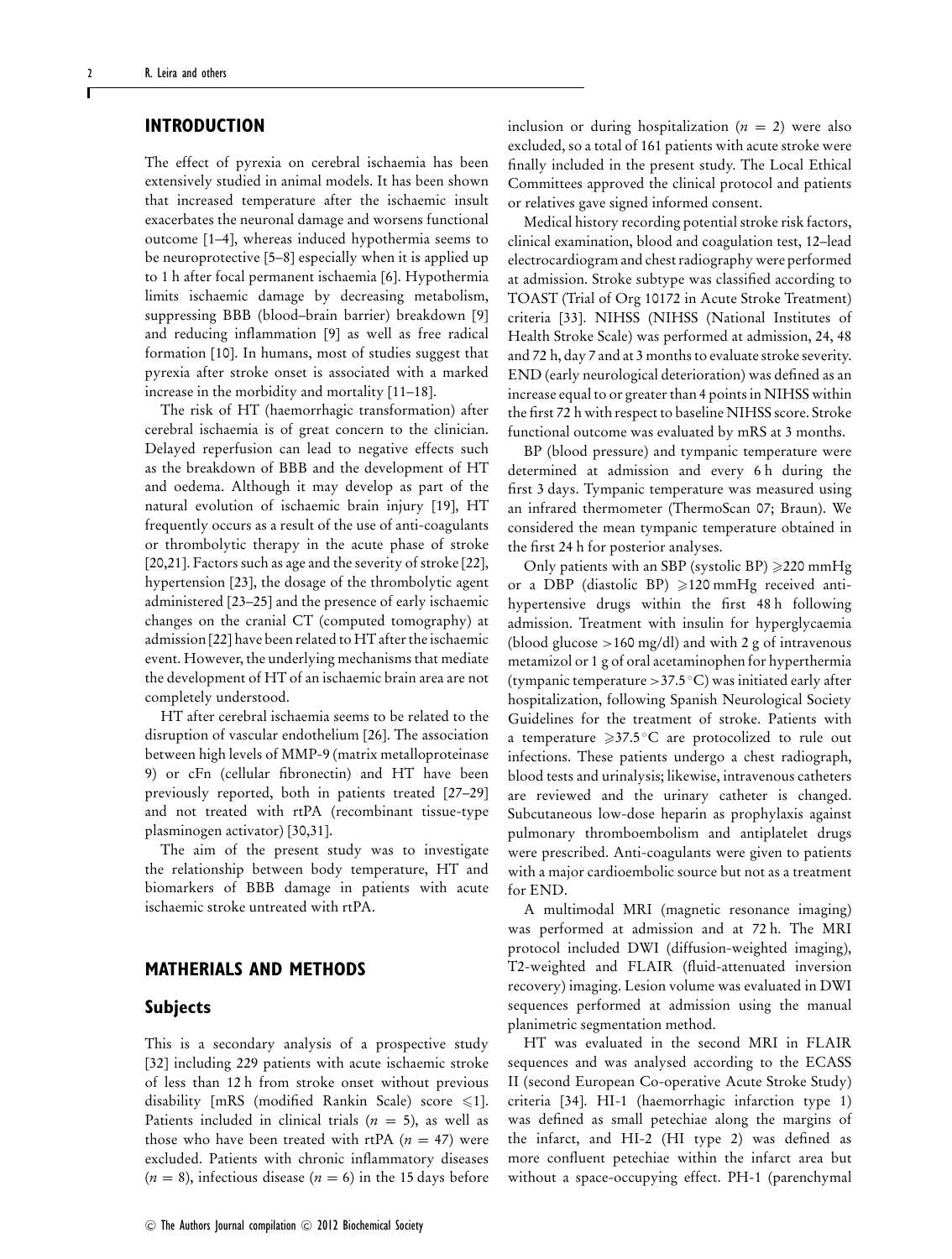

<span id="page-2-0"></span>

#### **Figure 1 Types of HT in MRI–FLAIR according to ECASS criteria**

HI-1, small petechiae along the margins; HI-2, confluent petechiae; PH-1,  $\leqslant$ 30% of the infarcted area with space occupying effect; PH-2, >30% of the infarcted area with space occupying effect.

haemorrhage type 1) was defined as blood clots in  $\leqslant$  30 % of the infarcted area within some light space-occupying effect, and PH-2 (PH type 2) as blood clots in >30% of the infracted area with substantial space-occupying effect [\(Figure 1\)](#page-2-0).We considered symptomatic HT as being associated with neurological deterioration. All imaging studies were performed by neuroradiologists blinded to clinical and analytical data in a single scanner, GE 1.5 T.

#### **Laboratory tests**

Blood samples were obtained at admission and collected in crystal tubes containing EDTA. Plasma was obtained by centrifugation (3000 *g* for 15 min) and stored at − 80 ◦C. Plasma MMP-9 and cFn levels were measured with commercially available quantitative sandwich ELISA kits obtained from Biotrack (GE Healthcare) and Adeza Biochemical respectively. Determinations were performed according to manufacturer's instructions by researchers blinded to clinical and neuroimaging data. The intra-assay and inter-assay coefficients of variation were <5% for both MMP-9 and cFn determinations.

#### **Statistical analysis**

Results are expressed as numbers (percentages) for categorical variables and as means  $\pm$  S.D. or medians (quartiles) for the continuous variables, depending on the normal or not-normal distribution of data. Proportions were compared using the  $\chi^2$  test, and the Student's *t* test or the Mann–Whitney test were used to compare continuous variables between groups. Spearman analysis was used for bivariate correlations.

The influence of body temperature, MMP-9 and cFn on the development of HT was assessed by logistic regression analysis, after adjusting for the main baseline variables related to outcome in the univariate analyses (enter approach and probability of entry  $P < 0.05$ ). Results are expressed as adjusted OR (odds ratio) with the corresponding 95% CI (confidence interval). The results of the OR corresponding to each unit of the corresponding variable (e.g. per ◦C of temperature, per unit of NIHSS, per ng of MMP-9, etc.). The statistical analysis was conducted using SPSS 16.0 for Windows XP.

#### **RESULTS**

A total of 55 (34.1%) of the 161 patients included in the study developed HT. Twenty-seven patients (16.7%) had HI-1, 18 (11.1%) had HI-2, seven (4.3%) had PH-1 and three (1.8%) had PH-2. [Table 1](#page-3-0) shows the main clinical characteristics and laboratory parameters of patients classified according to each of the types of HT. [Table 2](#page-3-1) shows the main characteristics of patients with and without HT. HT was associated with a cardioembolic source of stroke (69.8.2% compared with 24.0%;  $P < 0.0001$ ), higher body temperature during the first 24 h (36.9 °C compared with 36.5 °C;  $P < 0.001$ ), higher DBP [80 (68–91) mmHg against 76 (68–84) mmHg; *P* = 0.001], more severe stroke [NIHSS score, 14 (9–20) compared with 10 (7–15); *P* = 0.002], and greater DWI lesion volume at admission [23.2 (15.6–92.5) cc compared with 13.2 (4.5–22.6) cc; *P* < 0.0001). Plasma levels of MMP-9 [187.3 (100.2–235.4) ng/ml compared with 44.2 (23.6–123.4) ng/ml; *P* < 0.0001] and cFn [16.3  $(5.4–42.7) \mu$ g/ml compared with 7.4 (2.1–20.4)  $\mu$ g/ml;  $P = 0.001$ ] were significantly higher in patients with HT than in those without HT.

Mean tympanic temperature in the first 24 h was higher in patients with PH  $(P < 0.0001)$ . Moreover, the higher the temperature in the first 24 h the greater is the severity of HT [\(Figure 2\)](#page-4-0).

Twelve patients showed a mean tympanic temperature in the first 24 h higher than 37.5 ◦C, and other 49 patients had also some determination higher than 37.5◦C. The analysis of this group of patients was similar to the total group (results not shown).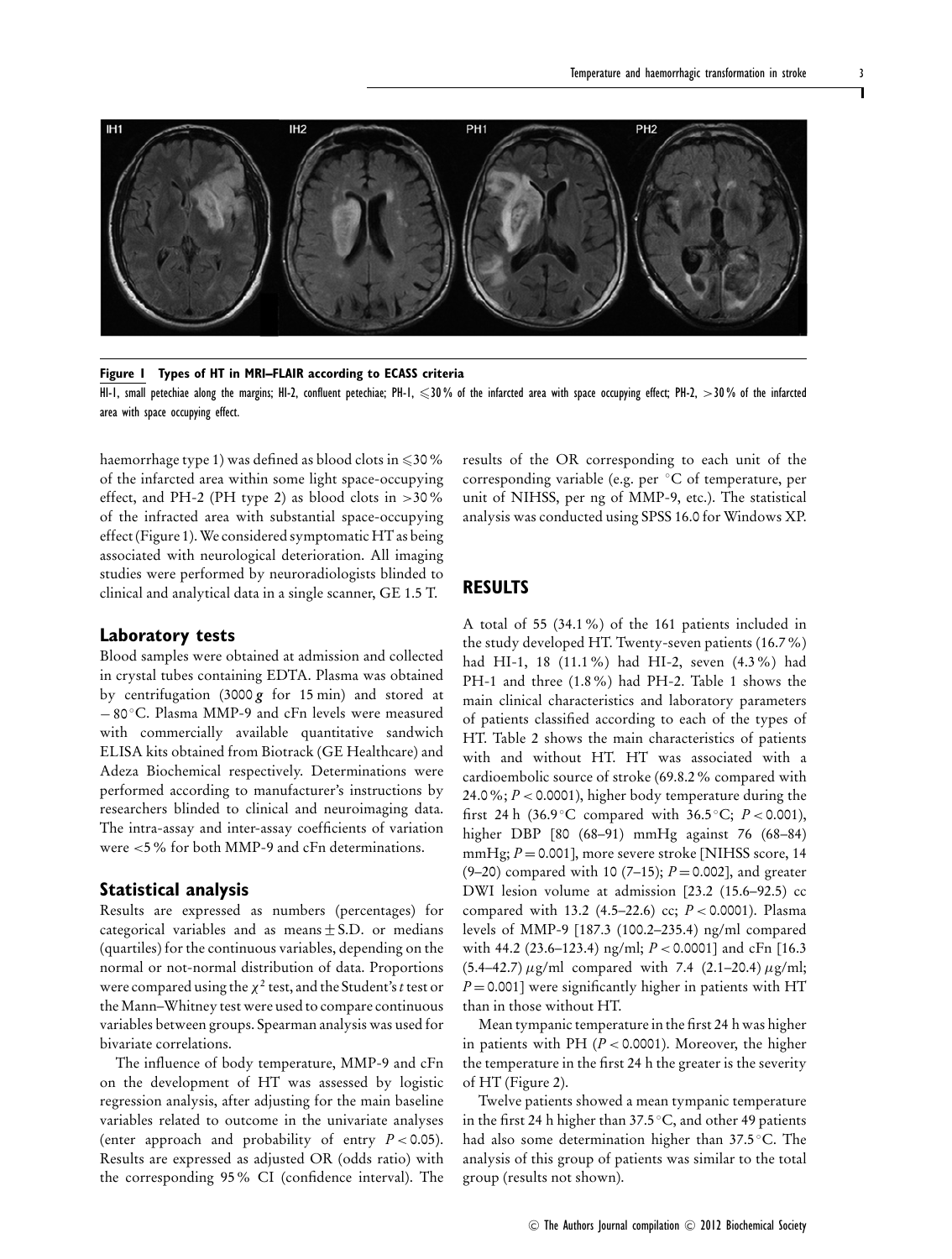| Parameter                                           | HTI<br>$(n = 27)$         | III2<br>$(n = 18)$      | PHI<br>$(n = 7)$        | PH <sub>2</sub><br>$(n = 3)$ |
|-----------------------------------------------------|---------------------------|-------------------------|-------------------------|------------------------------|
| Age (years)                                         | 70.2 $\pm$ 10.1           | $70.6 \pm 8.9$          | 70.2 $\pm$ 4.2          | 75.0 $\pm$ 5.3               |
| Time from stroke onset (min)                        | $231.6 \pm 141.7$         | $185.2 \pm 116.9$       | $137.2 \pm 63.2$        | $351.0 \pm 138.8$            |
| Alcohol consumption $(n)$                           | 2                         |                         |                         |                              |
| Hypertension (n)                                    | $\overline{1}$            | 9                       |                         |                              |
| Diabetes $(n)$                                      | 6                         | 5.                      |                         | 2                            |
| Atrial fibrillation $(n)$                           | 4                         | 4                       | 6                       |                              |
| Hyperlipidaemia (n)                                 | 4                         | 2                       |                         |                              |
| Leucocytes ( $\times$ 10 <sup>3</sup> cells/dl)     | 7.5 $(6.1 - 10.1)$        | 9.7 $(6.2 - 12.1)$      | $12.1(6.3 - 13.2)$      | $11.4(7.8-)$                 |
| Platelets ( $\times$ 10 <sup>3</sup> cells/dl)      | $217.0$ (165.0 - 265.0)   | $191.0$ (135.5 – 274.0) | $215.5$ (119.0 - 296.2) | $266.0(242.0-)$              |
| Fibrinogen levels at admission (mg/dl)              | $356.0$ $(309.0 - 423.0)$ | 438.0 $(259.0 - 508.5)$ | $552.5 (289.5 - 583.7)$ | 523.0 $(496.0 - )$           |
| Glucose levels at admission (mg/dl)                 | $130.0$ (116.0 - 169.0)   | $155.0 (93.0 - 195.0)$  | $148.5$ (121.0 - 205.2) | $169.0(91.0-)$               |
| Median SPB in the first 24 h (mmHg)                 | $147.0$ (139.0 - 180.0)   | $153.0$ (136.0 - 161.5) | $149.0$ (133.7 - 201.0) | $140.0(123.0 - )$            |
| Median DBP in the first 24 h (mmHg)                 | 84.0 $(70.0 - 90.0)$      | 83.0 $(73.0 - 100.0)$   | 77.5 $(65.0 - 108.7)$   | 85.0 $(68.0 - )$             |
| Temperature at admission ( $\degree$ C)             | $36.5$ $(36.3 - 36.7)$    | $37.1(36.4 - 37.3)$     | $36.0(35.8 - 37.0)$     | $37.6(36.5-)$                |
| Median temperature in the first 24 h ( $\degree$ C) | $36.8$ $(36.5 - 37.0)$    | $37.1(36.6 - 37.2)$     | $37.6$ $(37.3 - 37.6)$  | $37.6(37.5-)$                |
| Median temperature within 24–48 h ( $\degree$ C)    | $36.6$ $(36.4 - 37.0)$    | $36.8$ $(36.4 - 36.9)$  | $36.8$ $(36.4 - 37.0)$  | $36.6$ (35.8 – )             |
| Median temperature within $48-72$ h ( $\degree$ C)  | $36.5$ $(36.4 - 36.8)$    | $36.7(36.4 - 36.9)$     | $36.8$ $(36.3 - 37.0)$  | 36.1 $(35.7 - )$             |
| NIHSS score at admission                            | $14(10-18)$               | $17(12-20)$             | $15(12-21)$             | 9 (6 – )                     |
| DWI infarct volume at admission (cc)                | $19.7(14.3 - 58.8)$       | 68.7 (15.1 $-$ 171.5)   | $19.3(14.5 - 107.8)$    | $37.9(13.5-)$                |
| MMP-9 levels (ng/ml)                                | $130.2 (80.6 - 168.1)$    | $115.4(69.6 - 202.5)$   | $150.4 (48.0 - 236.3)$  | $172.9(150.2-)$              |
| cFn levels $(\mu$ g/ml)                             | $17.2$ $(4.9 - 27.1)$     | 30.2 $(14.1 - 57.1)$    | 36.1 $(11.8 - 44.1)$    | 48.5 $(5.2 - )$              |
|                                                     |                           |                         |                         |                              |

<span id="page-3-0"></span>**Table 1 Clinical characteristics and laboratory parameters corresponding to each of the types of HT**

| Results are expressed as numbers for categorical variables and as means $\pm$ S.D. or medians (quartiles) for the continuous variables. |  |  |  |  |  |  |  |  |
|-----------------------------------------------------------------------------------------------------------------------------------------|--|--|--|--|--|--|--|--|
|                                                                                                                                         |  |  |  |  |  |  |  |  |

|  |  | Table 2 Clinical characteristics and laboratory parameters by HT groups |  |  |  |  |  |
|--|--|-------------------------------------------------------------------------|--|--|--|--|--|
|--|--|-------------------------------------------------------------------------|--|--|--|--|--|

<span id="page-3-1"></span>Results are expressed as numbers (percentage) for categorical variables and as means  $\pm$  S.D. or medians (quartiles) for the continuous variables.

|                                                     | HT                     |                        |          |  |
|-----------------------------------------------------|------------------------|------------------------|----------|--|
| Parameter                                           | No $(n = 106)$         | Yes $(n = 55)$         | P value  |  |
| Age (years)                                         | $69.5 + 9.4$           | $71.2 + 8.3$           | 0.561    |  |
| Time from stroke onset (min)                        | $190.7 + 96.3$         | $224.5 \pm 138.9$      | 0.312    |  |
| Alcohol consumption (n)                             | $11(10.4\%)$           | $8(14.5\%)$            | 0.417    |  |
| Hypertension (n)                                    | 59 (55.7 %)            | 29 (52.7 %)            | 0.169    |  |
| Diabetes $(n)$                                      | 33(31.1%)              | $16(30.2\%)$           | 0.608    |  |
| Atrial fibrillation (n)                             | 24 (22.6 %)            | 37 $(69.8\%)$          | < 0.0001 |  |
| Hyperlipidaemia (n)                                 | 28 (26.4 %)            | $8(14.5\%)$            | 0.071    |  |
| Leucocytes $(\times 10^3$ /dl)                      | 8.2 $(5.5 - 11.4)$     | 8.1 $(5.6 - 12.5)$     | 0.411    |  |
| Platelets ( $\times$ 10 <sup>3</sup> /dl)           | $226(190-301)$         | $218(181-265)$         | 0.113    |  |
| Fibrinogen levels at admission (mg/dl)              | $408(293-491)$         | $391(312 - 515)$       | 0.408    |  |
| Glucose levels at admission (mg/dl)                 | $110(96-133)$          | $116(97-141)$          | 0.109    |  |
| Median SPB in the first 24 h (mmHg)                 | $150(138 - 164)$       | $146$ (130-163)        | 0.218    |  |
| Median DBP in the first 24 h (mmHg)                 | $80(68-91)$            | $76(68 - 84)$          | 0.001    |  |
| Temperature at admission ( $\circ$ C)               | $36.5 (36.3 - 36.7)$   | $36.6$ $(36.2 - 36.9)$ | 0.209    |  |
| Median temperature in the first 24 h ( $\degree$ C) | $36.5(36.3-36.9)$      | $36.9(36.6-37.3)$      | < 0.0001 |  |
| Median temperature within 24–48 h ( $\degree$ C)    | $36.6$ $(36.4 - 36.9)$ | $36.7 (36.5 - 37.0)$   | 0.112    |  |
| Median temperature within 48-72 h ( $\degree$ C)    | $36.6$ $(36.4 - 37.0)$ | $36.7 (36.5 - 37.1)$   | 0.191    |  |
| NIHSS score at admission                            | $10(7-15)$             | $14(9-20)$             | 0.002    |  |
| DWI infarct volume at admission (cc)                | $13.2(4.5-22.6)$       | $23.2$ (15.6–92.5)     | < 0.0001 |  |
| MMP-9 levels (ng/ml)                                | 44.2 $(23.6 - 123.4)$  | $187.3$ (100.2-235.4)  | < 0.0001 |  |
| cFn levels $(\mu$ g/ml)                             | $7.1(2.1-20.4)$        | $16.3$ $(5.4-42.7)$    | 0.001    |  |

# Ĭ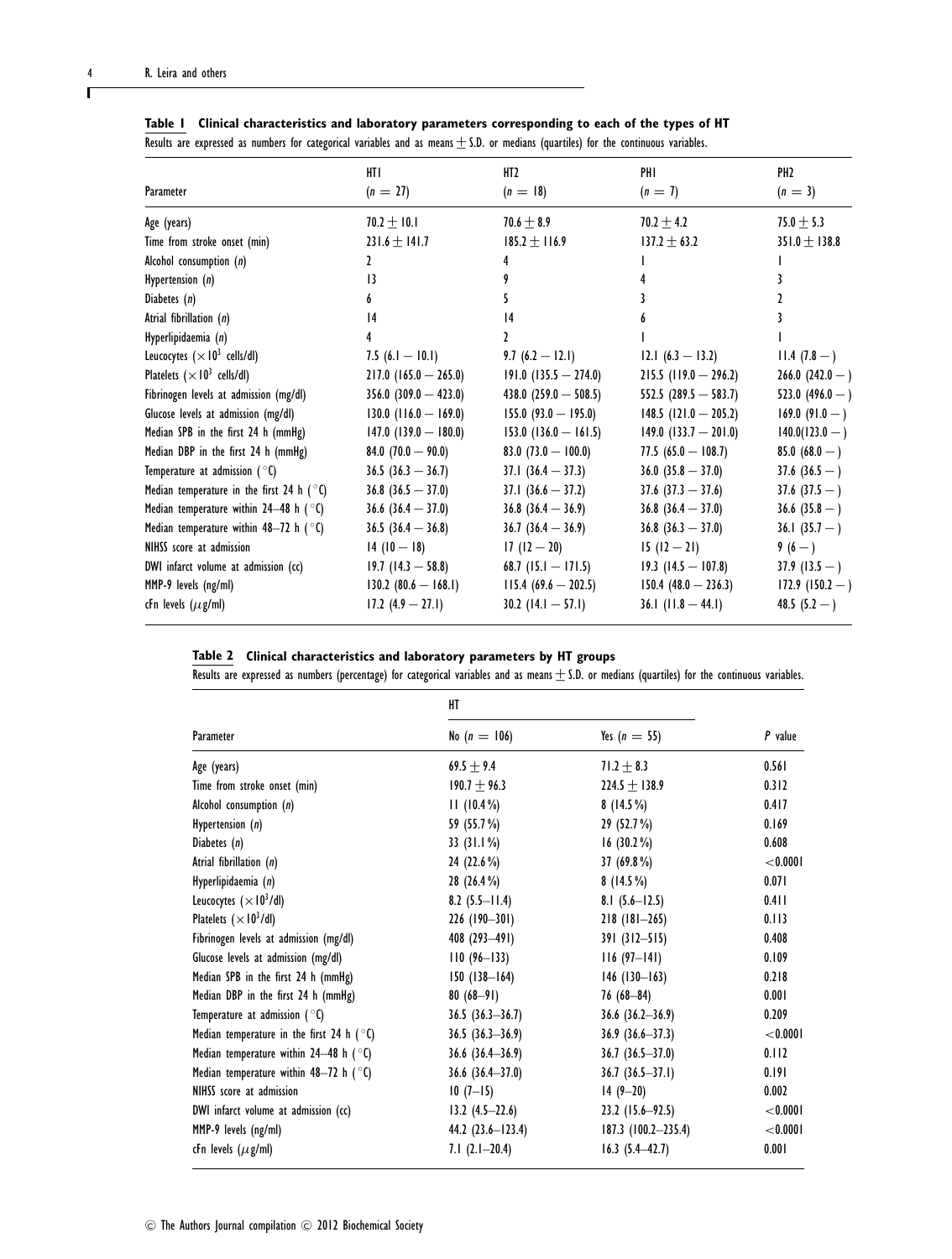<span id="page-4-0"></span>

**Figure 2 Mean tympanic temperature in the first 24 h by HT subtype**

<span id="page-4-1"></span>**Table 3 Adjusted OR of HT for median temperature within the first 24 h, including MMP-9 (model 1) and cFn (model 2) levels**

|                                      | OR (95 % CI)      | P value     |
|--------------------------------------|-------------------|-------------|
| Model I                              |                   |             |
| Median temperature in the first 24 h | $6.7$ (1.9–20.6)  | 0.001       |
| Cardioembolic stroke subtype         | $5.0$ (1.8-12.7)  | 0.001       |
| NIHSS score at admission             | $1.0(0.9-1.1)$    | 0.37        |
| Median DBP in the first 24 h         | $0.9(0.9-1.0)$    | 0.10        |
| DWI infarct volume at admission      | $1.0(0.9-1.0)$    | 0.75        |
| MMP-9 levels at admission            | $3.7(1.6-8.3)$    | ${<}0.0001$ |
| Model 2                              |                   |             |
| Median temperature in the first 24 h | $6.9(2.0-22.7)$   | $<$ 0.000 l |
| Cardioembolic stroke subtype         | $5.7(2.6-14.6)$   | 0.001       |
| NIHSS score at admission             | $1.0 (0.9 - 1.1)$ | 0.24        |
| Median DBP in the first 24 h         | $0.9(0.9-1.0)$    | 0.18        |
| DWI infarct volume at admission      | $1.0(0.9-1.0)$    | 0.51        |
| cEn levels at admission              | 4.3 $(1.0-9.8)$   | ${<}0.0001$ |

Body temperature within the first 24 h was independently associated with HT [OR, 7.3 (95% CI, 2.4–22.6); *P* < 0.0001] after adjustment for cardioembolic stroke subtype, baseline NIHSS score, DBP and DWI lesion volume at admission. The OR of body temperature for HT did not substantially change after the inclusion of MMP-9 levels [OR, 6.7 (95% CI, 1.9–20.6); *P* = 0.001], or cFn levels [OR, 6.9 (95% CI, 2.0–22.7); *P* < 0.0001] in the multivariate model [\(Table 3\)](#page-4-1). On the other hand, MMP-9 levels [OR, 3.7 (95% CI, 1.6–8.3); *P* < 0.0001], and cFn levels [OR, 4.3 (95% CI, 1.0–9.8); *P* < 0.0001] were also independently associated with HT after adjustment for median temperature in the first 24 h, cardioembolic stroke subtype, baseline NIHSS score, DBP, and DWI lesion volume at admission [\(Table 3\)](#page-4-1).

#### **DISCUSSION**

The results of the present study show that higher body temperature within the first 24 h from stroke onset is associated with HT in patients with acute ischaemic stroke untreated with rtPA, independently to biomarkers of BBB disruption, such as MMP-9 and cFn.

Several studies have investigated the prognostic role of temperature in stroke patients. Increased temperature has been associated with END, poor functional outcome and increased mortality at short and long term [13[–17\]](#page-5-8). We have demonstrated that hyperthermia was associated with higher plasma levels of pro-inflammatory markers in acute ischaemic stroke, suggesting that these deleterious effects of hyperthermia may be mediated by the effect of pro-inflammatory cytokines [\[32\]](#page-6-11). On the other hand, regarding ischaemic stroke patients treated with rtPA, our group has also demonstrated that there was an association of high temperature at 24 h with lack of arterial recanalization and greater hypodensity volume, as well as a trend of higher body temperature in patients who showed symptomatic HT [\[35\]](#page-6-14). Surprisingly, the results of the present study and the study cited above suggest that the association between increased body temperature and HT is higher in patients with ischaemic stroke untreated with rtPA, in which the association between body temperature and HT was independent after adjusting for the confounder factors.

The study results showed an association between HT and a higher proportion of atrial fibrillation, greater neurological deficit measured by the NIHSS and larger infarct volumes. These associations were previously described in several studies [\[28,](#page-6-15)[30,](#page-6-9)[36–](#page-6-16)[39\]](#page-6-17).

In experimental focal cerebral ischaemia a significant loss of basal lamina components of the cerebral microvessels have been demonstrated. This loss in vessel wall integrity is associated with the development of petechial haemorrhage. The mechanisms of this microvascular damage may include plasmin-generated laminin degradation, MMPs activation, transmigration of leucocytes through the vessel wall and other processes [\[40\]](#page-6-18). The relationship between hyperthermia and BBB disruption has been demonstrated in animal models by morphological [\[41\]](#page-6-19), and functional studies [\[42\]](#page-6-20). It has been shown that hyperthermic preconditioning prevents disruption of BBB, resulting in amelioration of hypoxic-ischaemic neuronal damage in newborn rat [\[43\]](#page-6-21). Hypothermia limits ischaemic damage by decreasing metabolism, suppressing BBB breakdown [\[9\]](#page-5-5) and reducing inflammation [\[9\]](#page-5-5), and free radical formation [\[10\]](#page-5-6). Recently, it has been shown that hyperthermia masks the neuroprotective effects of rtPA treatment after ischaemic injury, probably by increased BBB permeability, increased oedema volume, and early progression of ischaemic penumbral region to irreversibly damaged tissue as shown by pro-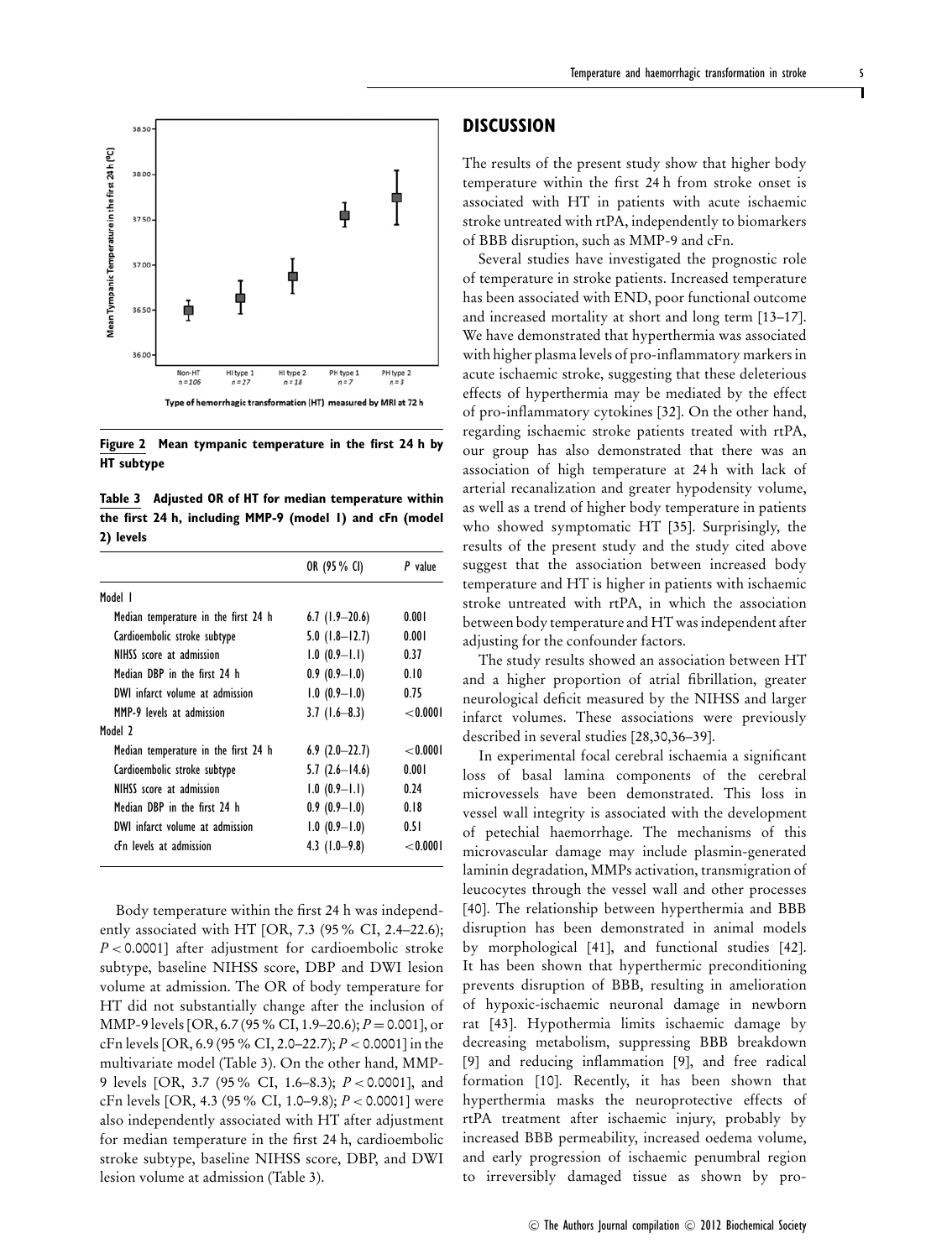gressively increasing perfusion deficits in hyperthermic rats [\[44\]](#page-6-22).

According to previous studies [\[27](#page-6-7)[–31\]](#page-6-10), we have showed that HT was associated with high MMP-9 and cFn plasma levels in patients with acute ischaemic stroke. MMP-9 has been implicated in various deleterious mechanisms after cerebral ischaemia, such as brain oedema, HT and increased cell death. The molecular mechanism of HT in the ischaemic brain seems to be related to increased activation of MMP-9. Findings obtained from studies in animal models indicate that MMP-9 is up-regulated soon after ischaemia (3–4 h) and that it plays a role in BBB breakdown [\[45\]](#page-6-23). The intracerebral injection of collagenases results in disruption of the BBB, producing intracerebral haemorrhage and brain oedema in experimental models of cerebral ischaemia [\[46\]](#page-6-24).

On the other hand, the relationship between MMP-9 and hyperthermia has been studied in animal models. Mild hypothermia attenuates BBB disruption, decreases MMP-2 and MMP-9 expression and suppresses MMP activity [\[47\]](#page-6-25).

However, the present study has some limitations. First, although we have demonstrated the accuracy of higher body temperature for the prediction of HT, these results were obtained from a *post-hoc* analysis, so they should be confirmed in a prospective study including a large number of patients, especially in the subgroup with PH-2, which has been reported to experience neurological deterioration more often. The small number of patients in our study prevented us from obtaining conclusive data for the prediction of this particular type of HT. Secondly, we use MRI to evaluate HT using ECASS II criteria (where CT was used to evaluate HT). We have defined these HT criteria for MRI. Finally, the main limitation of the present study is its observational rather than experimental nature. The difference in temperatures in the first 24 h between patients with and without HT is very small (36.5◦C compared with 36.9 ◦C), and these changes could be easy to generate with simple interventions. The statistical adjustment does not adjust for unmeasured confounders, a problem that could be overcome by randomization.

In conclusion, we have shown that higher body temperature within the first 24 h was associated with HT in ischaemic stroke patients untreated with rtPA. This effect remained unchanged after controlling for some biological signatures of BBB damage (MMP-9 and cFn).

#### **AUTHOR CONTRIBUTION**

#### **Q1**

#### **FUNDING**

This workwas supported, in part, by the Spanish Ministry of Science and Innovation [grant number SAF2011-30517], Fondo de Investigaciones Sanitarias, Instituto Salud Carlos III [grant numbers RETICS-RD06/0026 and PI081472], Xunta de Galicia (Consellería de Innovación, Industria e Comercio [grant number 10PXIB918282PR]; Consellería de Sanidade: [grant number PS09/32]; and Programa Angeles Alvariño), and Fundación Mútua Madrileña.

#### **REFERENCES**

- <span id="page-5-0"></span>1 Kim, Y., Busto, R., Dietrich, W. D., Kraydieh, S. and Ginsberg, M. D. (1996) Delayed postischemic hyperthermia in awake rats worsens the histopathological outcome of transient focal cerebral ischemia. Stroke **27**, 2274–2281
- 2 Busto, R., Dietrich, W., Globus, M. T., Valdés, I., Scheinberg, P. and Ginsberg, M. D. (1987) Small differences in intraischemic brain temperature critically determine the extent of ischemic neuronal injury. J. Cereb. Blood Flow Metab. **7**, 729–738
- 3 Dietrich, W., Busto, R., Valdés, I. and Loor, Y. (1990) Effects of normothermic versus mild hyperthermic forebrain ischemia in rats. Stroke **21**, 1318–1325
- <span id="page-5-1"></span>4 Morikawa, E., Ginsberg, M. D., Dietrich, W. D., Duncan, R. C., Kraydieh, S., Globus, M. Y. and Busto, R. (1992) The significance of brain temperature in focal cerebral ischemia: histopathological consequences of middle cerebral artery occlusion in the rat. J. Cereb. Blood Flow Metab. **12**, 380–389
- <span id="page-5-2"></span>5 Clifton, G., Jiang, J., Lyeth, B., Jenkins, L., Hamm, R. and Hayes, R. (1991) Marked protection by moderate hypothermia after experimental traumatic brain injury. J. Cereb. Blood Flow Metab. **11**, 114–121
- <span id="page-5-4"></span>6 Baker, C. J., Onesti, S. T. and Solomon, R. A. (1992) Reduction by delayed hypothermia of cerebral infarction following middle cerebral artery occlusion in the rat: a time-course study. J. Neurosurg. **77**, 438–444
- 7 Maher, J. and Hachinski, V. (1993) Hypothermia as a potential treatment for cerebral ischaemia. Cerebrovasc. Brain. Metab. Rev. **5**, 277–300
- <span id="page-5-3"></span>8 Meden, P., Kammersgaard, L. and Overgaard, K. (1998) Can acute stroke be treated with hypothermia? Nord. Med. **113**, 3–5
- <span id="page-5-5"></span>9 Ishikawa, M., Sekisuka, E. and Sato, S. (1999) Effects of moderate hypothermia on leukocyte-endothelium interaction in the rat pial microvasculature after transient middle cerebral artery occlusion. Stroke **30**, 1679–1686
- <span id="page-5-6"></span>10 Globus, M. Y., Alonso, O., Dietrich, W. D., Busto, R. and Ginsberg, M. D. (1995) Glutamate release and free radical production following brain injury: effects of posttraumatic hypothermia. J. Neurochem. **65**, 1250–1256
- <span id="page-5-7"></span>11 Castillo, J., Davalos, A., Marrugat, J. and Noya, M. (1998) Timing for fever-related brain damage in acute ischemic stroke. Stroke **29**, 2455–2460
- 12 Reith, J., Jorgensen, H., Pedersen, P., Nakayama, H., Raaschou, H., Jeppesen, L. and Olsen, T. (1996) Body temperature in acute stroke: relation to stroke severity, infarct size, mortality, and outcome. Lancet **347**, 422–425
- 13 Hindfelt, B. (1976) The prognosis significance of subfebrility and fever in ischaemic cerebral infarction. Acta Neurol. Scand. **53**, 72–79
- 14 Terent, A. and Andersson, B. (1981) The prognosis for patients with cerebrovascular stroke and transient ischemic attacks. Ups. J. Med. Sci. **86**, 63–67
- 15 Castillo, J., Mart´ınez, F., Leira, R., Prieto, J. M., Lema, M. and Noya, M. (1994) Mortality and morbidity of acute cerebral infarction related to temperature and basal analytic parameters. Cerebrovasc. Dis. **4**, 66–71
- 16 Azzimondi, G., Bassein, L., Nonino, F., Fiorani, L., Vignateli, L., Re, G. and D'Alessandro, R. (1995) Fever in acute stroke worsens prognosis. Stroke **26**, 2040–2043
- <span id="page-5-8"></span>17 Wang, Y., Lim, L. Y., Levi, C., Heller, R. and Fisher, J. (2000) Influence of admission body temperature on stroke mortality. Stroke **31**, 404–409